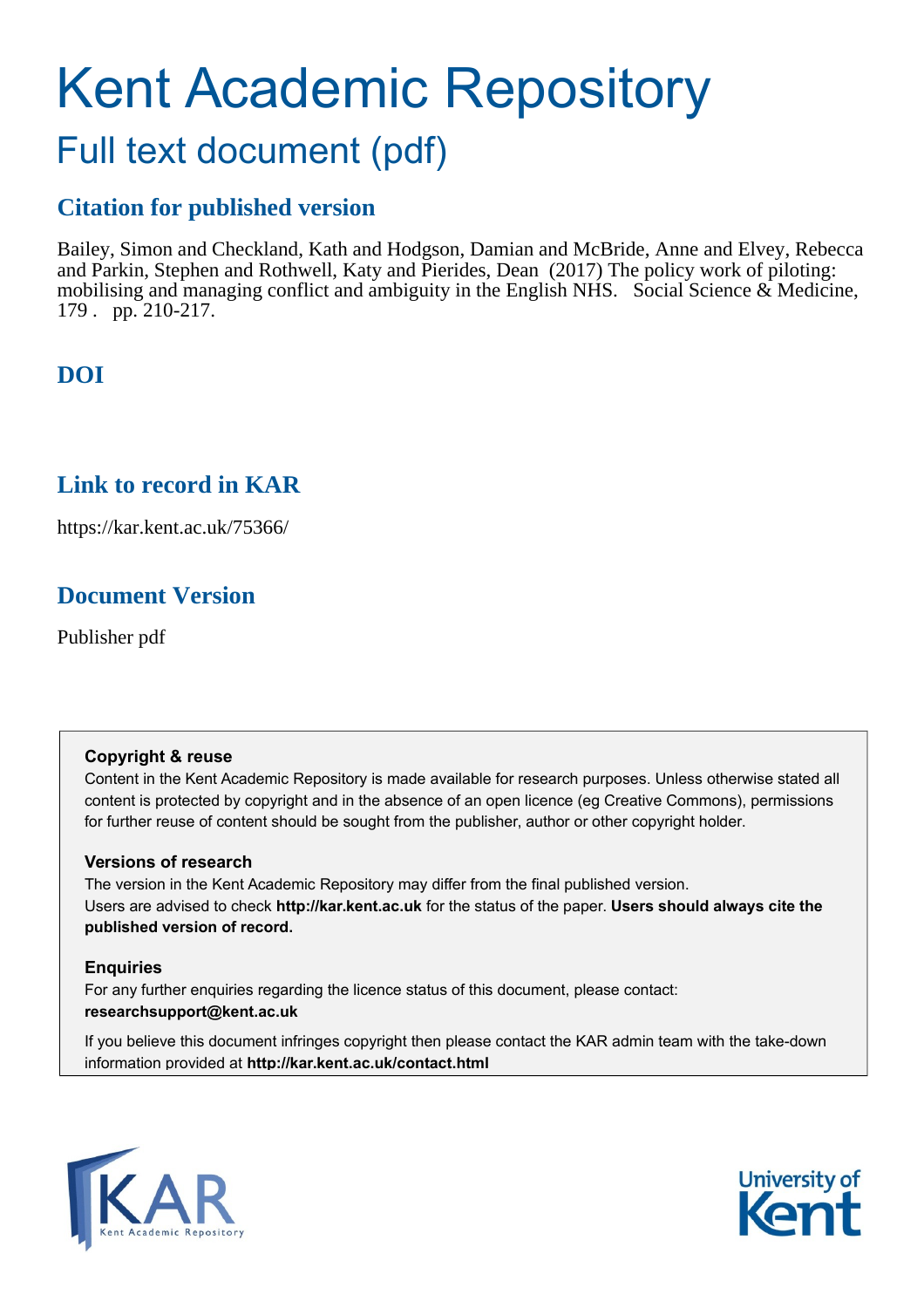#### [Social Science & Medicine 179 \(2017\) 210](http://dx.doi.org/10.1016/j.socscimed.2017.02.002)-[217](http://dx.doi.org/10.1016/j.socscimed.2017.02.002)

Contents lists available at [ScienceDirect](www.sciencedirect.com/science/journal/02779536)

### Social Science & Medicine

journal homepage: [www.elsevier.com/locate/socscimed](http://www.elsevier.com/locate/socscimed)

### The policy work of piloting: Mobilising and managing conflict and ambiguity in the English NHS



<sup>a</sup> University of Manchester, UK <sup>b</sup> Salford Royal NHS Foundation Trust, UK

#### article info

Article history: Received 26 May 2016 Received in revised form 15 October 2016 Accepted 1 February 2017 Available online 3 February 2017

Keywords: Policy pilots Policy implementation Policy entrepreneurs Healthcare

#### **ABSTRACT**

In spite of their widespread use in policy making in the UK and elsewhere, there is a relatively sparse literature specifically devoted to policy pilots. Recent research on policy piloting has focused on the role of pilots in making policy work in accordance with national agendas. Taking this as a point of departure, the present paper develops the notion of pilots doing policy work. It does this by situating piloting within established theories of policy formulation and implementation, and illustrating using an empirical case. Our case is drawn from a qualitative policy ethnography of a local government pilot programme aiming to extend access to healthcare services. Our case explores the collective entrepreneurship of regional policy makers together with local pilot volunteers. We argue that pilots work to mobilise and manage the ambiguity and conflict associated with particular policy goals, and in their structure and design, shape action towards particular outcomes. We conclude with a discussion of the generative but managed role which piloting affords to local implementers.

© 2017 The Authors. Published by Elsevier Ltd. This is an open access article under the CC BY-NC-ND license [\(http://creativecommons.org/licenses/by-nc-nd/4.0/](http://creativecommons.org/licenses/by-nc-nd/4.0/)).

#### 1. Pilots and policy making

The use of public policy pilots has a history going back as far as the 1960s in the UK (Burch and Wood, 1983) and US (Campbell, 1969). Since this time they have become a common feature of the policy making process at national and local level in the UK. The local pilot scheme which provides the empirical material for this paper is a typical example of a public policy pilot; targeted funding for a fixed period to support new ways to extend access to healthcare services across several localities in England. At the time of writing there are two substantial national pilot schemes in progress in England addressing similar access issues. Between them these programmes have received in excess of £300 million, and there are innumerable further examples across healthcare and other public service divisions of government both locally and nationally.

Local pilot schemes bring policy makers and evaluators into close contact, surfacing tensions between the different and

\* Corresponding author. Alliance Manchester Business School, Booth Street East, Manchester, M15 6PB, 0161 306 2213, UK.

E-mail address: [simon.j.bailey@manchester.ac.uk](mailto:simon.j.bailey@manchester.ac.uk) (S. Bailey).



Ettelt et al. (2014) extend this analysis in their identification of four purposes of piloting: experimentation, implementation, demonstration, and learning, noting the tendency for these purposes to shift over time and for policy makers to assume that they can be pursued in combination. They conclude that piloting should be

#### <http://dx.doi.org/10.1016/j.socscimed.2017.02.002>

0277-9536/© 2017 The Authors. Published by Elsevier Ltd. This is an open access article under the CC BY-NC-ND license ([http://creativecommons.org/licenses/by-nc-nd/4.0/\)](http://creativecommons.org/licenses/by-nc-nd/4.0/).





CrossMark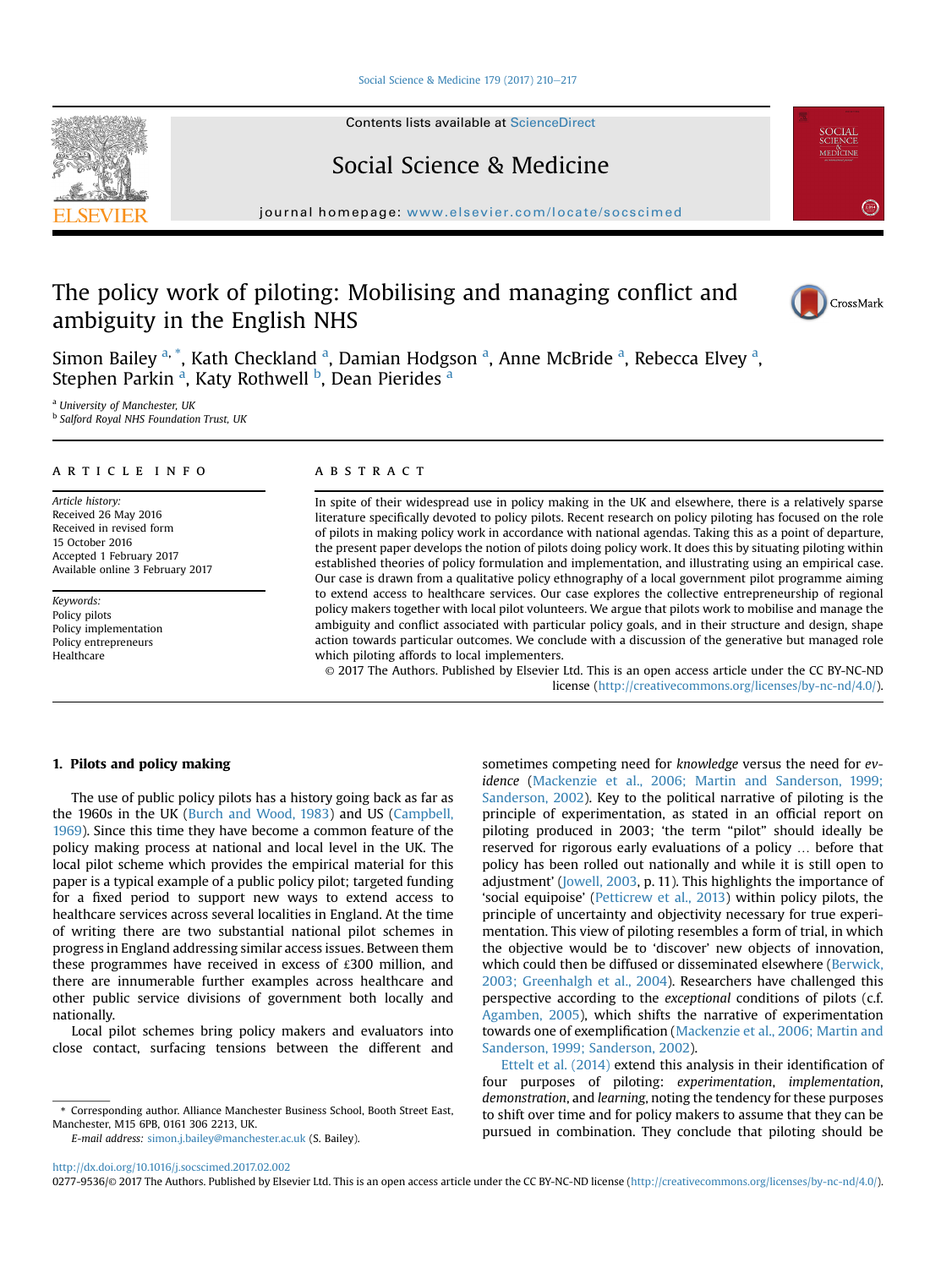seen as a policy making 'tool … mostly about making policy "work" in accordance with the wishes of their political masters' (p. 332). In a similar vein Nair and Howlett (2015) focus on the relations of power with which pilots are implicated, arguing that in providing 'meaning' to policy making, pilots are involved in 'framing or projecting the future' (p. 1). Given this role, the rhetorical use of experimentation becomes a means to present a possible future in order to manage the conflict associated with 'politically unpalatable policy reforms' (p. 4).

Seeking to develop this more critical line of enquiry, we begin with the general standpoint that the choice of piloting on the part of policy makers indicates a degree of ambiguity and conflict around the conception and implementation of a particular policy. A pilot, and the injection of resources that accompany it, is therefore required to experiment, demonstrate, implement or educate (Ettelt et al., 2014). Situating our argument within broader theories of policy formulation and implementation, we argue that piloting represents a form of what Harrison and Wood (1999) term 'manipulated emergence' in policy. This denotes a shift in policy conception from detailed 'blueprints' handed down for implementation to broad 'bright ideas', which require translation and adaptation, and envisages an active but managed role for local implementers in making policy work 'on the ground'. Following Kingdon (1984) we conceive of this work as a local and collective form of policy entrepreneurship. We use our empirical case to show how this entrepreneurial action combines with the design and structure of policy pilots in order to shape particular outcomes. We argue that this affords a constructive and generative role to those 'implementing' policy, and discuss the implications of this for policy and research.

Our analysis is situated in English health policy post-2010, in which, building upon a governmental agenda of localism (Lowndes and Pratchett, 2012), devolution and 'super-austerity' (Lowndes and Gardner, 2016), local policy piloting has perhaps gone further than in other countries. However, understanding the contextual conditions that facilitate this approach to policy implementation, as well as the problems that may arise, is important for those in other systems facing the same demographic and financial pressures facing the English National Health Service (NHS). In addition, our use of established theoretical frameworks to situate our case increases the generalisability of our findings beyond our local context, allowing us to describe a set of mechanisms which we would expect to be common features of the piloting process.

This paper draws on the recent experience of evaluating a pilot programme established in 2013, which aimed to extend access to healthcare services. Our broad interest is in how local implementation feeds back into policy formulation, and with what consequences. We argue that the policy work of piloting takes us beyond what might be commonly understood to be the discretionary role of implementation at 'street-level' (Lipsky, 1980), to a more creative and generative role for those 'implementing' policy. We begin by situating this generative role within broader theories of policy making.

#### 2. Policy formulation and implementation

In contrast to rational-objective accounts of policy making, Kingdon's (1984) multiple streams approach proposes an understanding of policy making as made up of ambiguous and conflicted sets of processes. He argues that policy agendas are shaped by activities related to three distinct 'streams': the 'problem', 'policy' and 'politics' streams. The problem stream is concerned with how particular phenomena become conceptualised as problems requiring policy attention, the policy stream is concerned with the development of policy initiatives and the politics stream is concerned with the balancing of different interests, such as party political interests and lobby groups. Kingdon argues that confluence between these three streams results in the policy 'window' being opened and change becoming possible, and emphasises the role of 'policy entrepreneurs' (PEs) in helping to create such windows. Hence the policy that 'gets made' is only one set of arrangements among many possibilities, and opportunism in the coupling of the three streams plays a substantial part in selecting out of what he calls the 'soup' of ideas and agendas.

It follows from this that entrepreneurialism in policy arenas is an inherently collective activity; made possible by the confluence of multiple layers of concerns, crossing different communities, and possibly stretching over considerable periods of time. This point is picked up in much of the wider literature on policy entrepreneurs that has followed Kingdon's (1984) concept, which notes the important role of PEs in building and maintaining networks and coalitions of interest (Mintrom, 1997; Mintrom and Vergari, 1996; Roberts and King, 1991). However, there is a strong emphasis on the individual attributes of PEs, as Kingdon (1984) states: 'their defining characteristic … is their willingness to invest their resources  $-$  time, energy, reputation, and sometimes money  $-$  in the hope of a future return' (p. 122). This produces a heroic account of policy entrepreneurialism, which some argue does not grasp the 'embedded' nature of institutional agency (Garud et al., 2007). The PE literature is therefore marked by a relative lack of emphasis upon the institutional structures and relations that make entrepreneurship possible (Catney and Henneberry, 2015). This is perhaps in part due to Kingdon's focus on policy making at the US federal level, and the consequent focus in much of the PE literature on political elites (Arnold, 2013). In order to make sense of more local entrepreneurial action, it is therefore first of all necessary to bring Kingdon's (1984) framework down to the regional and local level of governance.

Exworthy and Powell (2004) extend Kingdon's (1984) framework to expand on the role of local advocates in pushing ideas onto the policy agenda via 'local windows'. They adopt Kingdon's (1984) policy stream, and add two further streams relevant to local implementation:

- 1. Process stream, concerned with causal technical and political feasibility
- 2. Resource stream, concerned with financial resources but also with human resources, power and ownership (Exworthy and Powell, 2004, pp. 265-266)

Exworthy and Powell (2004) suggest therefore that local PEs can mobilise networks to shape local agendas, potentially opening 'little windows' which can achieve a broader influence, 'galvanizing action' (p. 277) in the context of the multiple and conflicting coexistence of ideas and agendas in the national policy 'soup'.

Expanding on the role of local PEs, more recent research has proposed the concept of the 'street-level policy entrepreneur' (SLPE) (Arnold, 2013; Oborn et al., 2011; Petchey et al., 2007). While the 'street-level bureaucrat', in Lipsky's (1980) formulation, creates a limited discretionary space for frontline workers to move within policy frames imposed upon them, the SLPE plays a more active and creative role in changing those policy frames, not only in opening local windows, but in yoking 'together a network to make policy agendas happen' (Oborn et al., 2011, p. 325).

This challenges the implicit dualism between policy makers and recipients commonly assumed in the implementation literature (McDermott et al., 2013). Matland's (1995) theory of implementation, for example, attempts to synthesize 'top down' and 'bottom up' perspectives on policy implementation, arguing that degrees of conflict and ambiguity attending particular policy agendas define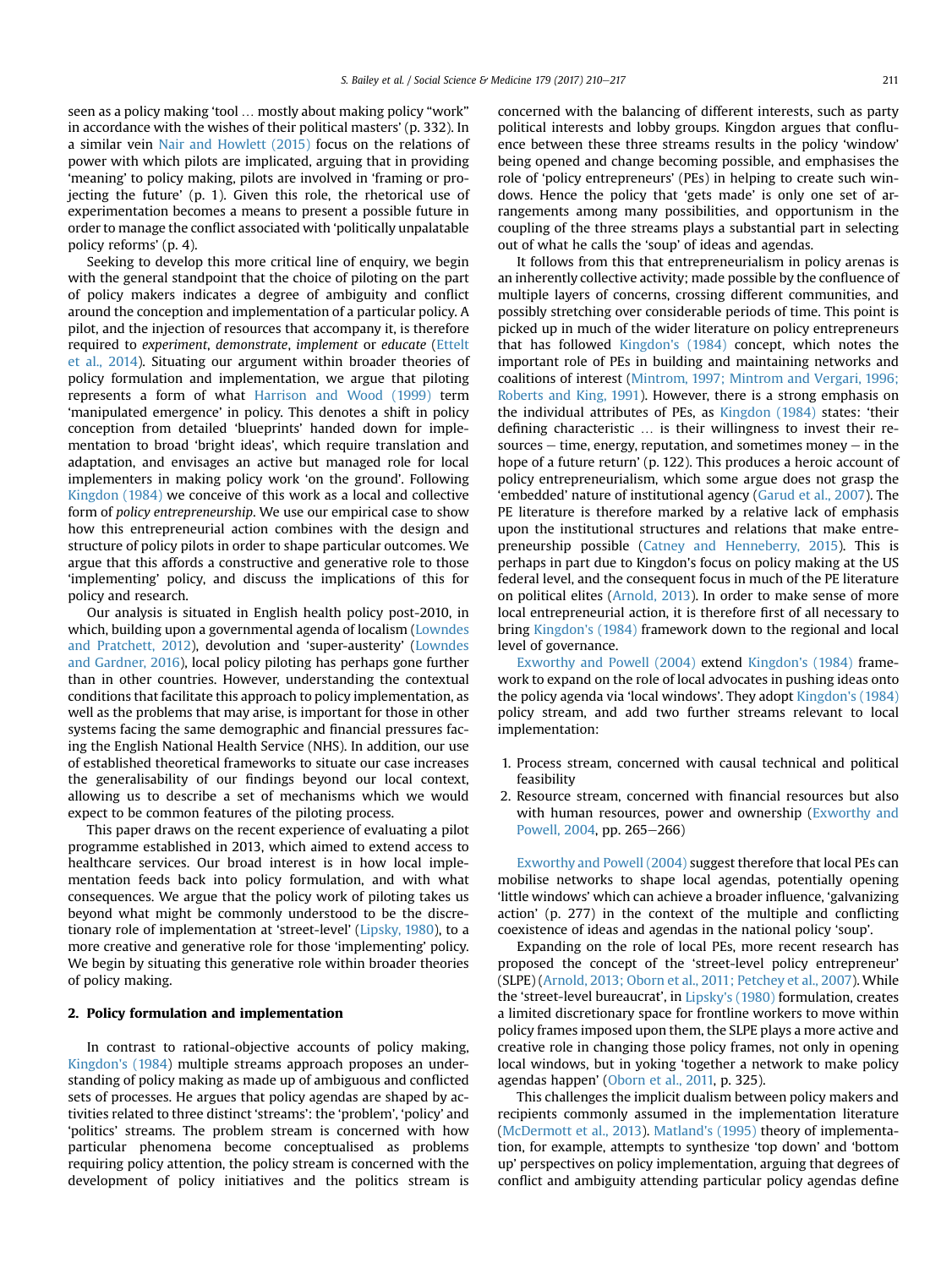the suitability of one or the other model. While Matland offers a useful framework for mapping the relationship between policy formulation and implementation, potentially affording contextual conditions an autonomous and adaptive role, he nevertheless retains the sense in which policies are devised centrally and reacted to locally, which the concept of the SLPE seeks to displace.

McDermott et al. (2013) argue that the distinction of policy makers and recipients overlooks the political dimensions of implementation processes, suggesting instead that entrepreneurial activity can have an additive or extrapreneurial role. However they emphasise that such activity can only be understood as a form of situated or 'contextualised change agency', requiring actors at different levels of government to 'gain support and resourcing for change' (p. S111).

#### 3. The political context: localism, decentralisation and devolution

The political context to the programme that features in this analysis can be characterised according to three linked agendas beginning in 2010: localism, decentralisation and devolution of public services. These agendas have their roots in the principles of 'new governance' (Rhodes, 1996) and 'new public management' (Dunleavy and Hood, 1994), indicated by a shift away from hierarchy towards market and network forms of governance.

In healthcare, marketisation began in earnest with the introduction of the internal market in 1991, which split purchasers from providers and introduced competition between providers. The New Labour government came to power in 1997 and sought to temper competition, while at the same time introducing a centralised and top-down performance regime. When the Coalition government came to power in 2010, they quickly sought to reintroduce competition, under a banner of 'liberation' (Department of Health, 2010). The Health and Social Care Act (2012 HSCA) provides the current legislative framework for a more decentralised health service, opening the door further than ever before to commercial activities among public sector providers and to increasing privatisation. However, published only two years later, NHS England's (2014) 'Five Year Forward View' appeared in direct contrast to the HSCA, envisaging locality based commissioning of services to regional providers who form coalitions rather than compete and work closely with commissioners of care to design services. The contradictions between these two sets of policies offers an indication of the turbulent and uncertain nature of contemporary health service organisation in England.

Bringing our attention down to the local level, The Coalition White Paper, Liberating the NHS had proposed the abolition of managerially-dominated regional and local bodies previously charged with commissioning care (Strategic Health Authorities and Primary Care Trusts) and their replacement with general practitioner (GP) led commissioning through Clinical Commissioning Groups (CCGs), which became the statutory bodies responsible for commissioning secondary and community care for their patients:

The Government will liberate the NHS from excessive bureaucratic and political control, and make it easier for professionals to do the right things for and with patients, to innovate and improve outcomes. (Department of Health (2010), p. 9).

There were few central requirements informing the establishment of CCGs, and their creation was described in terms of local flexibility and clinical leadership. In the language of 'freedom' and 'innovation' can be found the direct appeal of the government to those at 'street-level', as stated by the health secretary at the time: 'The purpose of the proposed reforms is to give you and your colleagues in general practice  $-$  as people who see patients every day and best understand their needs  $-$  the responsibility to shape services to deliver the high-quality care patients expect and deserve' (Lansley, 2010).

In structural terms the HSCA established a national body NHS England (NHSE) with responsibility for running the NHS under a mandate from the Department of Health. NHSE was established with a national board and 27 regional teams (RTs) intended to act as 'outposts' to the central organisation rather than as autonomous bodies (Department of Health, 2010). However, after the HSCA came into law there was a brief window in which NHSE had not yet fully established a national way of doing things, and the RTs had some budget with which to innovate. The RT that features in this paper seized this opportunity to introduce a pilot programme, with the goal of 'extending access to healthcare'.

We argue that this opportunism on the part of the RT had the effect of opening the 'little' policy window, appearing to create some space in which local entrepreneurs could try ideas out in practice. We will begin by describing the launch of the programme before moving on to present our findings.

#### 4. The programme and the evaluation

The RT that features in this paper is responsible for a demographically diverse urban area in England. The RT sent a brief to all general practices in the area inviting proposals of up to £500,000 each for a six-month pilot programme. The brief was short, specifying only a defined population size and a focus on improving access to care; a policy goal open to various interpretations (e.g. Boyle et al., 2010). The brief also emphasised the importance of supporting service integration and the use of technology. No other objectives or expectations were provided. Sites had two weeks to submit proposals, and once funded had four weeks to 'go live'. Out of eighteen bids received, six were successful, initially each receiving funds of between £50,000 and £500,000. However, after the scheme had been live for approximately 3 months, the available time was extended to one year, and budgets were also increased proportionately.

This paper is based on data collected as part of a mixed methods research study, combining a qualitative 'policy ethnography' (Dubois, 2009; Stevens, 2010) with a quantitative analysis of activity and outcomes data. This paper draws exclusively on the qualitative data. The qualitative research was a closely applied form of policy ethnography, a participatory and community-based approach, combining interviews with observation and documentary analysis, and driven by an interpretivist interest in the production of policy meanings at the time and place of implementation (Yanow, 1996). This sought to combine the pragmatic need for detailed data in 'real time' concerning problems encountered and solutions developed by pilot sites, with the desire to generate more generalisable ideas about the contribution of pilots to the implementation of policy and the process of organisational change in the public sector. As such, our research interests in policy making were combined with developmental 'policy work' (Brown et al., 2010) with the participants in the programme. Data collected during the programme were communicated back to pilot sites through quarterly learning sessions comprised of presentations and discussion involving all pilot sites, as well as the RT and representatives of the wider health economy in each area.

The political context of the research, as well as the early and experimental nature of implementation in each site presented a challenge to the elicitation of open accounts of progress and challenges encountered, both in recorded interviews and learning sessions. As in many ethnographic settings, many meetings were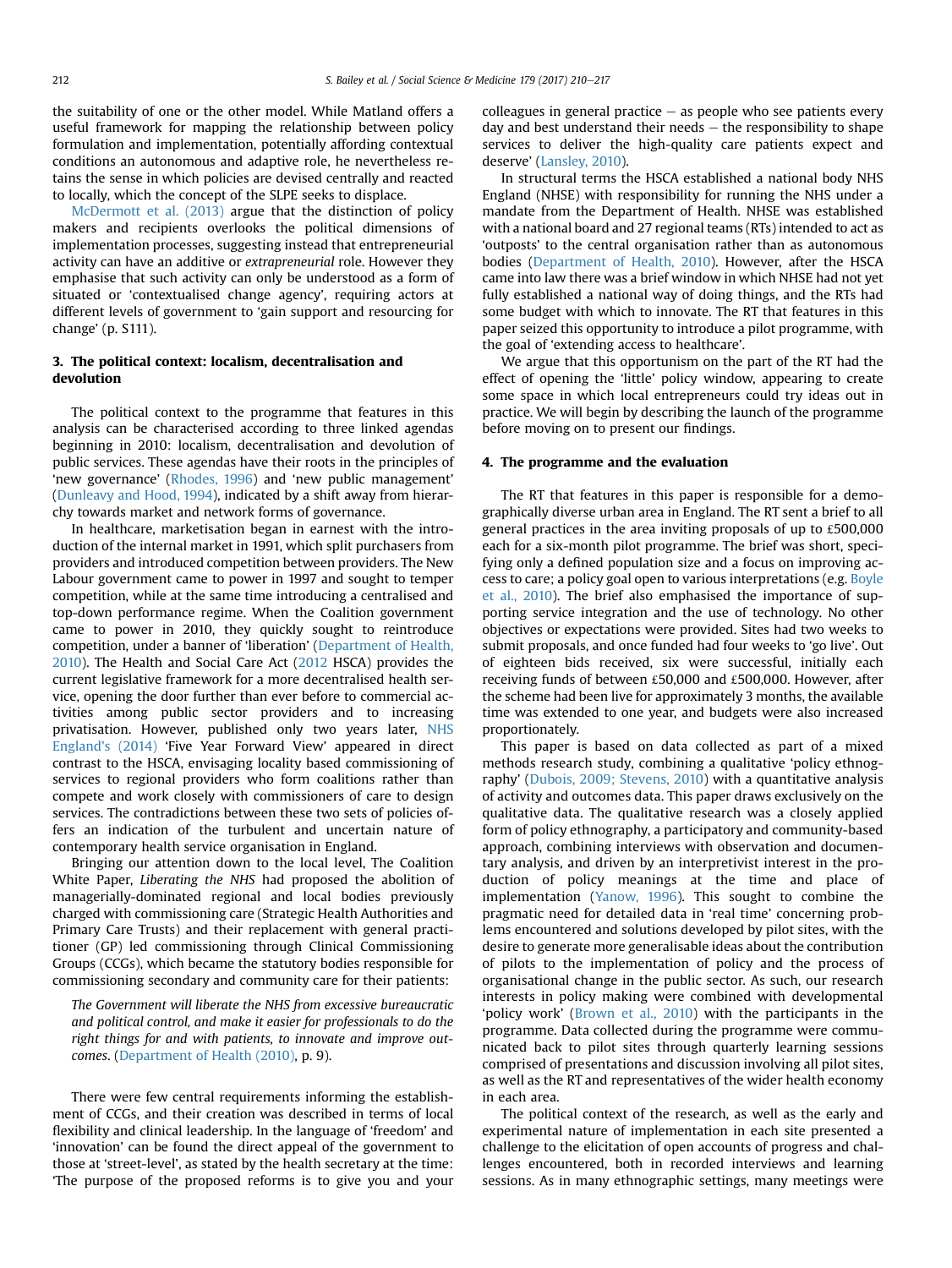conducted in which it was difficult to take extensive notes or quote speech directly, this included the learning sessions and all meetings involving members of the RT. The data collected was therefore a mixture of recorded, semi- or unstructured interviews ( $n = 72$ ), fieldnotes from meetings, and a substantial amount of 'unofficial' notes and reflections based on those times when recording had not been possible, and which were shared and discussed among the qualitative research team in the interests of building a richly contextualised picture of each site. This mixed characterisation of the data set is reflected in the findings presented here, in which the narrative is built upon a detailed contextual knowledge, with interviewee accounts used illustratively where appropriate. Based on the situated perspectives of a relatively small number of actors, we do not claim that our data is representative of policy pilots and their participants elsewhere, however, our detailed and real-time data offer us an opportunity to 'improvise' theory (Cerwonka and Malkki, 2007) about the key role that local actors can play in the formulation and implementation of policy. This role is one made possible by a particular set of institutional conditions, but also upon mechanisms we believe to be common to the design and implementation of policy pilots themselves, which drives our focus on the 'policy work' of piloting.

The analysis proceeded in three stages. In stage one, a total of 72 transcripts of formal interviews were subject to primary and secondary analysis by the qualitative research team (QRT) and conducted using qualitative data management software (Nvivo 10). The coding framework established was initially designed to be open and flexible and based on broad categories derived from primary content analysis of the data; 'policy', 'enablers', 'context', 'pilots', 'open codes' and 'lists'. An initial set of sub categories was developed by the QRT from analysis of three transcripts. Three members of the QRT [initials removed for review] then coded the data using the framework, adding codes where necessary and discussing with wider QRT at regular intervals.

In stage two thematic analysis established a wider framework that consisted of 60 separate codes, in which each code represented a single theme or topic discussed during interview. These codes were then grouped according to the broader categories first identified.

Stage three involved all members of the QRT collectively discussing the broader significance of the data to identify areas to explore in more detail through further data analysis in combination with research literature. The present paper developed out of the data related to pilots and policy, in combination with broader theories of policy formulation and implementation.

#### 5. Findings

Our empirical data are organised around four themes. In the first section we will demonstrate the opening of the little window in the manner in which the sites were established, and volunteers encouraged to participate. This illustrates the enterprising role of the RT, in establishing a coalition of interests. We will then present findings organised according to policy, process and resource streams (Exworthy and Powell, 2004). In the policy stream, we describe the RT's permissive but managed approach to churning the 'soup' of policy ideas, in the process stream, we describe how the pilot imposed a technical rationality upon each site, pushing them away from experimentation towards demonstration; in the resource stream we describe the transformation of the short term and intense financial and human capital associated with the pilot into increased political capital.

#### 6. Opening the little window

In a meeting between the RT and the pilot sites at the launch of the programme, the RT manager responsible for the programme explained his/her vision: to put access to care 'on the map' and 'show that we are open for business'. S/he spoke of the deliberate use of an open brief and a short timescale to encourage creativity and challenge the 'usual bureaucracy' which could inhibit innovation. This appeared to work as an incentive for particular individuals, who had the networks to mobilise quickly and ideas for service development. Importantly, the invitation to submit bids went directly to both individual providers and commissioners. This led to some variation in the extent of commissioner involvement, and a perception by some that they had been bypassed or were unable to exert meaningful control. The following extract is from a Director of Commissioning:

My role with [pilot lead] was to say to him … because I met him and he put a bid in front of me and said, "we don't take that anywhere else" … So I read it and said: "That's interesting. That will never work. That's really good." I read through on that basis with him and then I suggested a couple of other things to him … that was my role with [pilot lead] because he's such a selfstarter. He simply gets on the phone to his Chief Exec and says, [name of CEO], make this happen for me by this date, so he's got no need for a mere Director to get involved. (Director of Commissioning, Site D&E)

The image of the 'self-starter' in the above excerpt chimes with the idea of local policy entrepreneurs: individuals who have the relational resources and the personal belief to be drivers of local policy implementation. The opening of the little windows requires such individuals to feel they are mobilising their own creative resources:

we put the project together, we get it approved, we get the funding, yeah great, and we do more than what we're expected to do because we enjoy it, you know, and it's our baby and we want to see new ways of working and essentially, it's a blank piece of paper where I can create what I want to create and that always is an incentive to, kind of, go beyond the bar (Lead GP, Site E)

Given the very short timescale, these individuals needed project proposals that were ready to go, and could be 'hooked onto' the brief. As the following excerpt suggests, this could be a somewhat ad hoc process, leading to bids that were a mixture of different stakeholder interests:

So when [pilot] bids were first advertised … I suggested that we did something using stuff that we'd done previously, which was allowing other people to access care records. So we'd done something two or three years ago with the PCT where we had a seconded person using our records, and we think we produced quite good evidence to show that it was cost effective … but it didn't get taken forward. So I said, look, why can't we do something like that, it fits with innovation, it fits with integration, why can't we do something like that. So I put that forward as a bid … And then somewhere along the line, I think somebody else said, why don't we use videoconferencing … to allow this to happen? I'm not sure what process that happened by … So the bid, therefore, became, I think, an amalgamation of those two things (GP, Site A)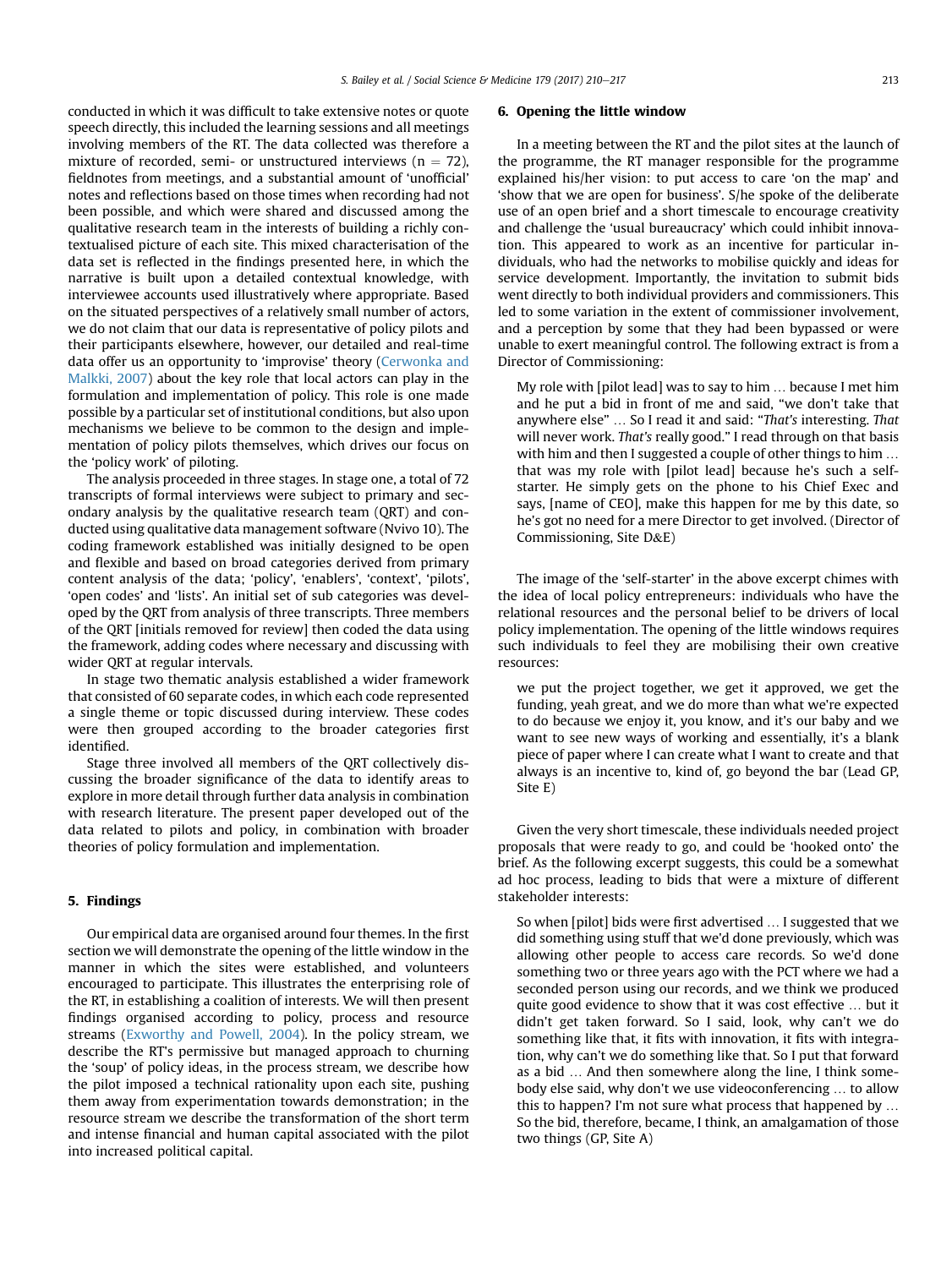This highlights how applicants viewed the programme opportunistically, as a chance to develop existing interests, and 'hook' these onto the brief.

As we have already noted, the launch of the programme occurred during a moment of freedom for the RT created by the scale and pace of national legislative change. They were also able to present themselves as somewhat 'rogue', challenging bureaucracy and inviting volunteers to help them 'go their own way'. Therefore, the work of the local entrepreneurs was initially instigated and made possible via the enterprising work of the RT. It is equally important to note, however, that the policy objectives the RT chose were already present in the national policy 'soup'.

#### 7. Policy stream

The overarching objective of the programme was to extend access to healthcare, and support integration and the use of technology. As a result of this broad invitation, a wide variety of understandings of access, and of the means of operationalising and measuring it, were present in the proposals of the successful sites.

Whilst the speed with which the sites were asked to implement service changes might have contributed to the successful incentivisation of particular individuals to take part, it also created challenges to all sites in putting their proposals into action. Site proposals were initially ambitious, in some cases combining many different objectives. Over the first few weeks of the programme, the sites tended to narrow their scope to one or two services, to which the majority of resources were then directed. This was driven by the need to show 'measurable' evidence of pilot activities within a limited time-frame. It in turn drove a narrowing of the policy agenda, in which those services targeting Accident  $&$  Emergency (A&E) activity came to dominate the attention of the RT, and, by extension, the attention of the pilot sites. The need for measurable impact was increasingly harnessed to service the agenda of shifting activity away from acute trusts, with those not achieving this feeling under some pressure:

We think the outcomes are excellent, qualitative wise I think [we] had a good impact on the lives of those people. You've done everything [for patients] from filling in forms for correct, you know, funding that they've struggled with before and couldn't do, to supplying equipment, to giving advice about falls, to social isolation. Absolute everything … What we're probably not achieving is the evidence of deflecting people from A&E. (Occupational Therapist, Site D)

The overall effect of the programme on the policy stream therefore was to shape the emergence of 'timely access' (Boyle et al., 2010) as the dominant understanding of 'better' access, and to focus the attention of a number of the sites almost exclusively on providing extra hours in primary care. This created problems for the sites who were promoting alternative conceptions of access:

In terms of access, when we go to the [RT] meetings, it's very clear that a lot of the [pilots] have a view on access, which is around eight 'til eight [opening] and extended GP cover. And we're at pains to state, and have been since the outset, that's not a feature for us. We see access improvement as being via different ways of working … It's not that whole thing about more hours gives you better access, because we don't believe it does … You couldn't staff it and you probably couldn't afford it if you scale it up. And what we're trying to do is look at alternative models (Director of Commissioning, Site F)

While recognising the dominant agenda, and their own position outside it, the above quote indicates a sustained resistance on the part of this site. This had important effects which will be discussed further below. What is also indicated here is tension within the programme between the objectives of 'experimenting' and 'demonstrating' (c.f. Ettelt et al., 2014); if the core agenda was always to reduce attendance at A&E by extending opening hours in primary care, then the spirit of experimentation appears rhetorical. This interpretation is challenged by the fact that various diverse schemes were funded, not all of which had extended hours at their core. Rather, it seems, the RT were deliberately permissive at the outset, funding proposals which sought to address a range of different access problems. As the programme progressed, the focus shifted from 'experimentation' to 'demonstrating measurable results'. In parallel a narrower and more clearly formed policy object of 'access as extended hours' emerged, with a concurrent reduction in ambiguity associated with the goal. The consequences of this shift were then played out through the process stream.

#### 8. Process stream

The process stream concerns the technical feasibility of implementing a set of policy ideas. As noted above, the policy idea was initially stated in a loose and broad manner by the RT, generating a range of responses in the sites. Through the policy stream a narrower set of concerns emerged as the main goals of the programme, which in retrospect makes the RT's permissiveness seem managed. However, that sense of permissiveness was key not only to the goals but to the means by which they might be achieved:

So the pilot enabled them to go with the gut feel and then produce the evidence to say 'oh, I think we've got this wrong'. And got it wrong together, not in blaming one another. It was got it wrong together really … And it's not set in stone. We can change this. This is about proving concept. They like that. So I think this has given the flexibility to do that (Director  $\&$  Co Lead, Site B)

This quote demonstrates the close connection between the streams, in this case the policy and process streams working together, the former representing the broad objective, the latter representing the fitting of the objective to practice. There is the sense here that the idea itself is open to change as implementation proceeds via trial and error. However, as noted above the pilot process imposes a fundamental limit upon trial and error with the need to eventually try something that can be shown to work. Accordingly, with an increasingly fixed idea of desired outcomes, the sites  $-$  at least those aiming to provide extended hours  $$ became focussed on the best means to achieve that outcome. In this way technical feasibility led to the dominance of demonstration over experimentation. Within the programme, when extended hours emerged as the core aim (at least for some sites), the technical question of how to provide this centred on problems of technology and governance, in enabling groups of providers to share patient records with one another. A range of solutions were developed, through which these sites were eventually able to provide the additional service. However, the solutions themselves often relied on complicated ad hoc 'workarounds', solving immediate technical challenges, but in a way which could not be sustained in the long term. Ignoring such costs, the achievement of the goal of extended hours in the associated sites was in itself taken as a sign of great success. Approximately six months into the twelve month programme the sites offering extended hours were all operational, and with a high degree of parity in their processes, via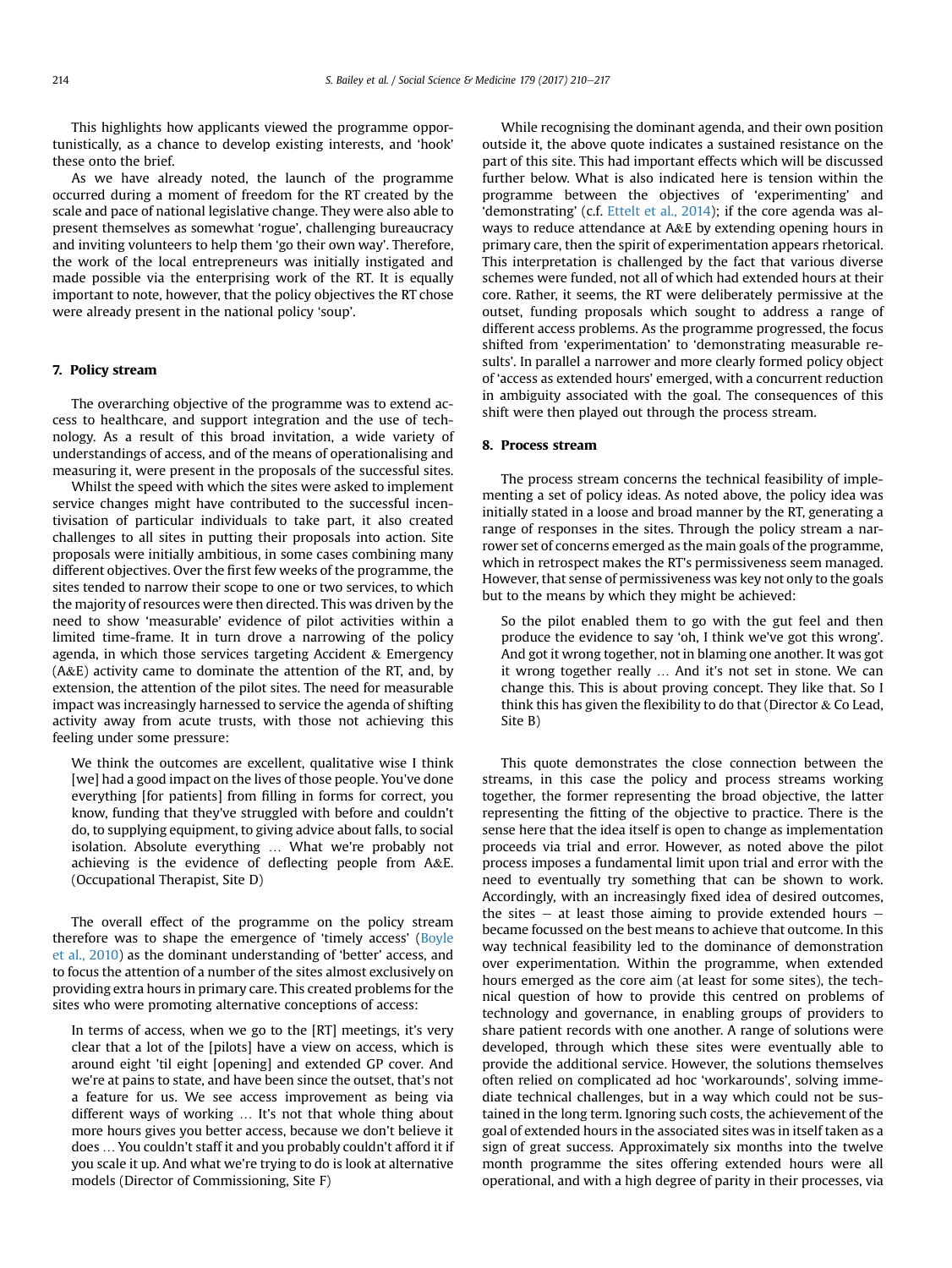the ongoing sharing of ideas and lessons learned that had occurred through the programme. Combined with the policy stream, the pilot had shaped the emergence of an unambiguous policy goal, with a relatively unconflicted set of processes for its achievement.

In the process stream a logic is enacted whereby an idea is evaluated according to its technical feasibility  $-$  if it can be made to work then it becomes, by definition, a good idea. However, this can render the resources required to achieve it somewhat invisible, as will be discussed below.

#### 9. Part 4: Resource stream

A number of different kinds of resource will be considered under this stream  $-$  most obviously, financial, but also how finance combines with human resources, which through the pilot can be transformed into resources of power.

Pilot programmes are, by definition, temporary arrangements, involving an injection of resources which need to be spent whilst also demonstrating some kind of impact. This creates a potential problem for the sustainability of piloted policies, with the spread of the policy rarely matching the investment of the pilot (Sanderson, 2002). In our case, the RT eventually spent just over £4 million on the programme, with the most expensive site costing over  $£1$ million. This represents a substantial local investment, particularly in the context of a national austerity programme involving deep cuts to public spending. This resource intensity was exacerbated in this case by the very short timescales:

I think … the lead in time, wasn't sufficient really … any major project like this, you would have expected a much bigger planning stage for us to actually look at the logistics and make sure all these things were looked at … Whereas it worked, because we all worked together, but a lot of it was done on the hoof, so to speak. Where really, we could have had a bit more forward planning … I think it would have been better. (Manager, Site B)

This quote speaks to the attempt to temporarily suspend 'the ordinary state of things' in pilots, and to the often imperfect decisions which result. Importantly, this temporary suspension means that the conditions experienced in pilots may be a poor representation of the conditions under which the policy might be fully implemented:

Project management is essential. Again, we underestimated that … but we've managed … I think sometimes that lack of understanding of scaling up, what it means that you've actually got to communicate with people. We can do it on a small scale with 7000 patients and 12 members of staff, but for 34,000? (GP, Site B Co-lead)

Here, the question of whether or not this pilot represents a real test of what it might be like to implement a particular set of ideas in full, becomes obscured by the need to just make it work in the time allotted  $-$  to just 'manage'. This once again raises the question of sustainability, a point returned to below. Our interest first is in the consequences of this shifting of financial and human resources so as to generate change and re-shape broader agendas. The following excerpts link back to the data presented in the opening of the little window, in which volunteers were drawn by the offer of 'carte blanche' to redesign services. While financial resources and operational discretion were afforded to site leads, the successful implementation of new services inevitably required participation from others in the local health economy, where the 'usual' rules and

conventions could not always be easily suspended:

There is a problem with finance, and the finance team's problem is that if we're paying a seven day tariff and they're discharging at day five, the next patient that's going in, whether they be acutely ill or not, we're having to pay that tariff sooner. So there's a cost implication to the CCG. I recognise it, but I can't allow that to be a hindrance to me not developing the model. When I met [finance director, CCG] that's the point I put across to him, that I can do this and I can prove that a lot of patients could be discharged early. What you lot need to do at a national level is relook at the tariff system and say it's not working (GP & Lead, Site D)

Here, the pilot lead expressed frustration that the good work of the intervention (i.e. early discharge) was offset by the usual rules of the system which penalised CCGs for this, impeding his/her ability to demonstrate financial benefits. This demonstrates the challenge facing the local entrepreneur. Within a time limited pilot it is highly unlikely that system change (such as change to national tariffs) will occur, requiring entrepreneurial work to induce other parties into collaboration in the experiment. Thus, the experiment works according to the suspension of the ordinary, but the success of this strategy relies on convincing others that this suspension also applies to them  $-$  that it is an opportunity to think and do differently:

Well, interestingly enough, [pilot site] is obviously one sector of [borough name] and you talk about driving change, or changing mindset, it's had a massive impact on the three other sectors already. An opportunity, whatever you want to see it as, it's created quite a bit of noise in the system, all positive, real positive, no negative. (Director & Co-LeadSite B)

In the short term life of the programme therefore, the success of each entrepreneur depended on their ability to 'sell' the opportunity. However, once the pilot ended and resources ran out, local system leaders (the CCGs) themselves decided whether or not to continue to invest in the pilot services. This decision was complicated by the fact that the mobilisation of resources through the programme generated pockets of intense activity which created local political pressure for these services to be sustained, thereby enhancing the effective authority of the RT. The position of the RT was further enhanced when this intense activity produced modest success against their key indicator.

#### 10. Discussion

Our case has shown how policy makers at the regional level were able to capitalise on structural turbulence and uncertainty, to open a little policy window. Directing resources towards this window, they encouraged local volunteers to mobilise their own resources around a loose set of 'bright ideas' about extending access to healthcare. The work of the local entrepreneurs within the three local streams shaped the emergence of a particular policy goal and provided the RT with the effective authority to take a more directive approach to spreading the policy further. This was accomplished by different kinds of work going on in each stream. In the policy stream, the vague and permissive approach of the RT shaped the emergence of 'reduction in A&E activity' as the key policy outcome and 'extended hours' as the instrument for its achievement, thus reducing the ambiguity of goals. In the process stream, experimentation led a trial and error approach which became progressively limited by a technical rationality of what could be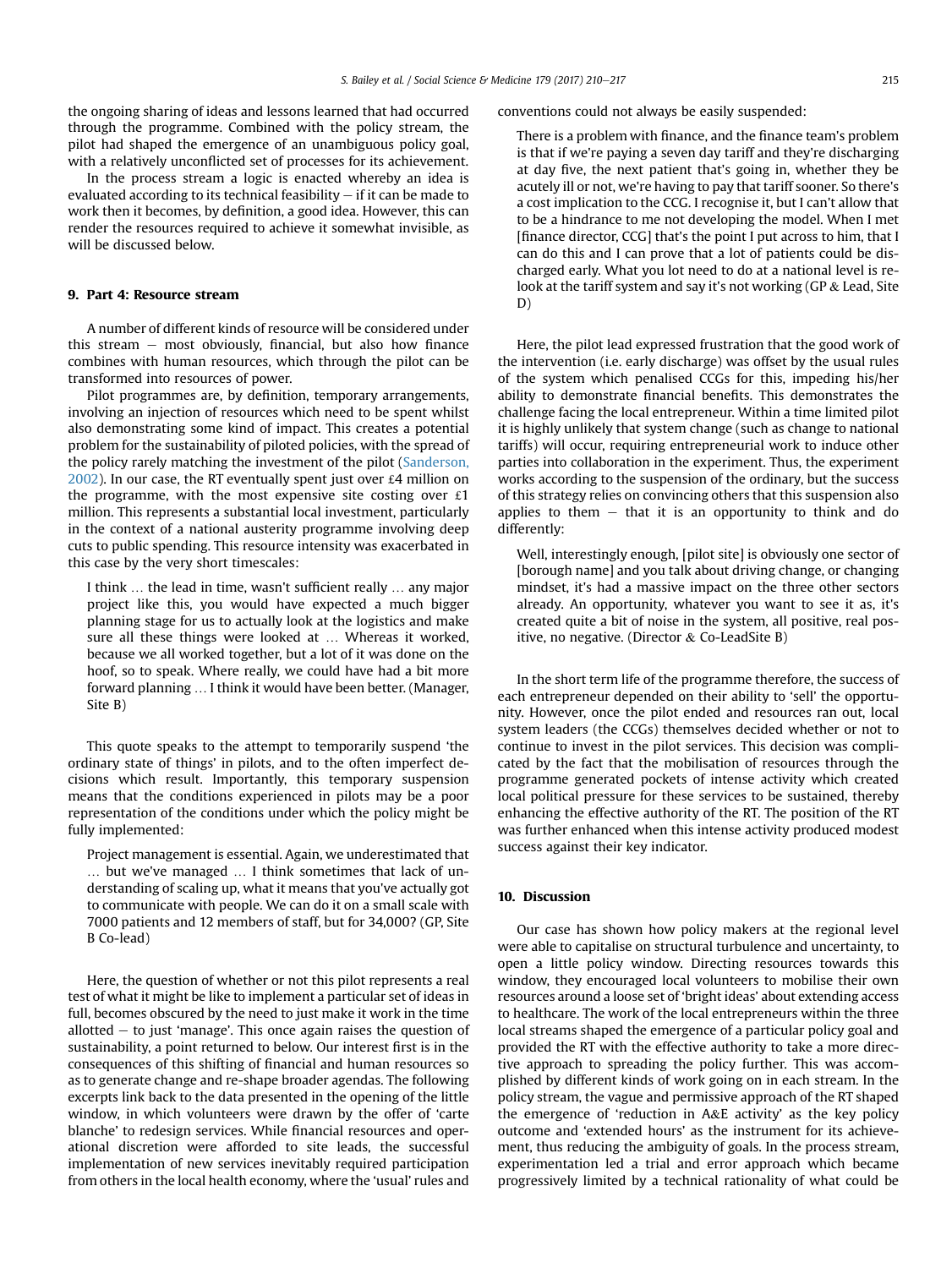made to work in time, eventually reducing the ambiguity of means. In the resource stream an intense injection of financial and human resource produced modest success against a key indicator, with questions remaining over the sustainability of arrangements. When in the immediate aftermath of the pilot the RT successfully incorporated access to healthcare in the regional policy agenda; 'extended hours' became an implementation priority across the region, but with only around half the per capita resources provided to the pilot allocated to the spread of the policies. This immediately compounded the distribution of resources that are an essential short-term feature of pilots, and transformed the 'successful' pilot sites into 'early adopters' and the non-conformists into varying degrees of 'laggard' (Rogers, 1995). While sustainability is a wellknown problem in piloting and change management literature more broadly (e.g. Buchanan et al., 2005), our case prompts a concern with the long term effects of policy made according to a 'state of exception' (Agamben, 2005).

Harrison and Wood's (1999) concept of 'manipulated emergence' appears through this analysis to provide an effective strategy within the contemporary policy landscape where local organisations lack effective authority. The effectiveness of this approach required opportunism and a degree of risk taking on the part of the RT here. It also required local entrepreneurs to believe that they were being given permission to use the financial and human resources at their disposal in an autonomous and creative manner. Both the permissiveness and the creativity were tempered by the technical rationality initiated in the process stream, in which 'what works' shifted to 'what could be made to work' within the time available. This represents an essential problem for policy piloting, which requires a suspension of the ordinary to create the necessary 'slack' to do something novel. When complexity is encountered then exceptional arrangements or working practices become necessary to find solutions. The process is deemed successful if a policy object and the means to achieve it emerge. However, by definition pilots end  $-$  but the objects they fashion live on in order to be spread, detached from the exceptional conditions of their emergence.

This connects to the emphasis we have placed upon the collective and conditional nature of local entrepreneurship. Our study joins a recent stream of literature on the local or 'street level' policy entrepreneur (Arnold, 2013; Oborn et al., 2011; Petchey et al., 2007). Lipsky's (1980) 'street-level bureaucrats' (SLBs), through the day-to-day doings of their jobs, stood in the way of reform. This concept keeps policy makers and recipients distinct, with SLBs figured as practising within a set of unchangeable limits. The concept of the SLPE proposes that such limits can be at least temporarily transgressed. We have tried to make clear the structural conditions at the national and regional level which made this transgression possible in our case. The more 'local' the entrepreneur, the more one might expect external forces to shape the limits of their entrepreneurial action. This results in a tension regarding the use of the 'street-level' concept, which further research is required to unpick: the essential feature of Lipsky's (1980) SLB's was their position at the front-line, and their operation of discretion within existing frames at this 'street-level'. In our analysis, as in the work of both Oborn et al. (2011) and Petchey et al. (2007), the entrepreneurial activity takes the SLPE away from the 'street-level', and does not then directly affect the discretionary space at the street-level. The SLPE aspires to something more transformative than the incremental adjustments that Lipsky (1980) described. However, fusing the SLPE to the concept of 'manipulated emergence', as we have done here, suggests that the cumulative results of this entrepreneurial work might be a hardening of the frames within which street-level workers operate. This suggests that the concept of the SLPE represents a kind of manipulative response on the part of policy makers to the 'problem' of the discretion of the SLB. Further work is therefore needed on the activities of SLPEs and their consequences.

#### 11. Conclusion

Recent developments in the literature on policy piloting have drawn attention to their productive effects in 'projecting the future' (Nair and Howlett, 2015) and 'making policy work' (Ettelt et al., 2014). We develop these ideas through an analysis of the policy work of piloting which is grounded in broader theories of policy formulation and implementation, and situated within the contemporary local political agenda of decentralisation.

Our contribution has been to describe how the policy work of piloting is enacted. We argue that this occurs through the collective entrepreneurial work of actors enabled and shaped by the rationalities imposed by the structure and design of pilots. We conceive of pilots as coalitions of advocates, through which policy ideas are objectified and detached from the exceptional circumstances of their emergence. We have demonstrated this action through four stages in our case. In the first, the regional policy makers opened the little window, opportunistically mobilising financial resources in order to establish a coalition of interests. In the second, the policy stream involved local entrepreneurs in creatively churning the policy 'soup', developing possible objects of innovation. In the third, the process stream, the soup was clarified according to a technical rationality which effected the shift from experimentation to demonstration. Lastly, in the resource stream, the financial and human resources committed to the pilot combined with this technical rationality to make the policy work. This transformed the RT's original 'stake' into increased authority and influence on the regional policy agenda.

The collective and conditional understanding of entrepreneurial pilot work contributes to recent work on local entrepreneurial activity as a form of 'contextualised change agency' (McDermott et al., 2013) and networks of SLPEs 'making policy agendas happen' (Oborn et al., 2011). We develop these ideas by showing how the activity of the SLPE is only made possible by the opening of little windows by regional policy makers. The agency of the SLPE is then at once enabled and constrained by the mechanisms of the pilot itself, offering freedom of expression tempered by technical rationality and the need to demonstrate outcomes. Our analysis therefore provides an in depth exploration of how the effect described as 'manipulated emergence' (Harrison and Wood, 1999) is enacted at the meso and micro level. Accordingly, freedom at the front line is a device that is used in the successful enaction of a pilot scheme. However, if this success also works to churn the national policy  $soup - as$  we have argued in our case  $-$  then this can result in the emergence of policy agendas, objects and instruments that might result in the future restriction of freedoms for frontline workers, who will then be in further need of liberation in order to explore and innovate.

While the effects of the pilot success in our case are still being played out, we believe further research is required on the consequences of 'successful' piloting for the manner in which policy is made and the expectations that are created as a result. While the problems of sustainability associated with pilot schemes are well known, the broader consequences of their exceptionalism deserve more attention.

#### Acknowledgements

The research reported in this paper is supported by the National Institute for Health Research (NIHR) Collaboration for Leadership in Applied Health Research and Care (Greater Manchester). The views